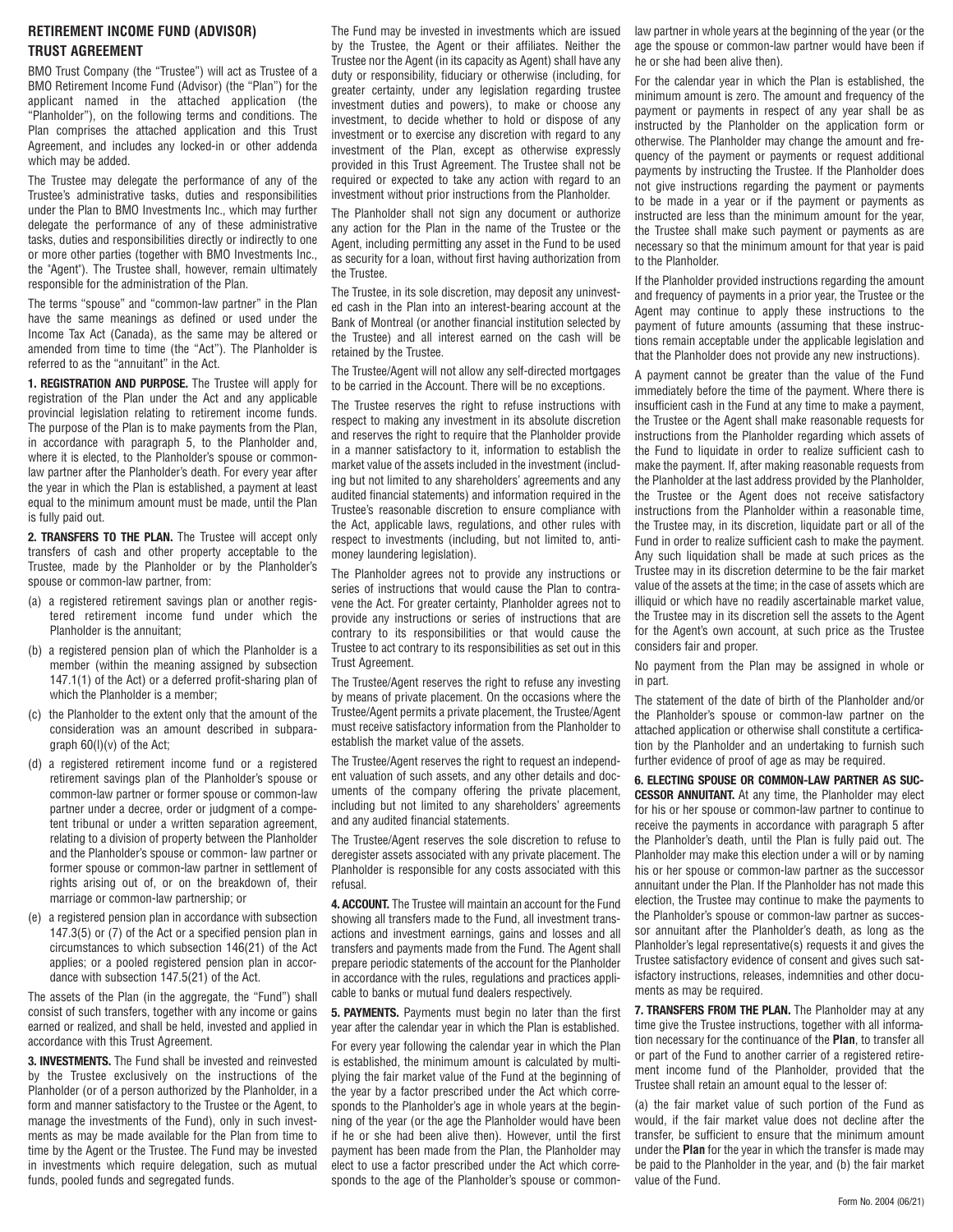In the case where the Planholder transfers the Plan to another financial institution, or to another line of business within BMO, the Planholder is solely responsible for ensuring the new Agent is aware of any designation of beneficiaries.

Further, when the minimum payment amount is determined based on the age of the Planholder's spouse, the Planholder is solely responsible for ensuring the new agent is aware of this election.

**8. NON-QUALIFIED AND PROHIBITED INVESTMENTS.** The Trustee will exercise the care, diligence and skill of a reasonably prudent person to minimize the possibility that the Plan holds a non-qualified investment (as defined under the Act) for a RRIF. However, if the Plan acquires an investment that is a non-qualified investment or a prohibited investment (as defined under the Act) for a RRIF, or if property held in the Plan becomes a non-qualified investment or a prohibited investment for a RRIF, it is the responsibility of the holder to file an Individual Return for Certain Taxes for RRSPs or RRIFs for Tax Year 20\_\_ (Form RC339) [or any other form that is required under the Income Tax Act Canada] and pay the applicable tax under Part XI.01 of the Act.

**9. ADVANTAGE EXTENDED:** If an advantage (as defined under the Act) in relation to a RRIF is extended to the Planholder or to a person who does not deal at arm's length with the Planholder, it is the responsibility of the Planholder to file an income tax return and pay the tax under Part XI.01 of the Act; except that if the advantage is extended by the Trustee (or by the Agent) or by a person with whom the Trustee is not dealing at arm's length, it is the responsibility of the Trustee to file a T3GR, Group Income Tax and Information Return for RRSP, RRIF, RESP or RDSP Trusts [or any other form that is required under the Income Tax Act Canada] and pay the applicable tax under Part XI.01 of the Act.

**10. BREAKDOWN OF MARRIAGE OR COMMON-LAW PART-NERSHIP:** The Planholder may instruct the Trustee, at any time, to transfer all or part of the Fund, in accordance with paragraph 146.3(14) of the Act, to a registered retirement income fund or registered retirement savings plan of the Planholder's spouse or common-law partner or former spouse or common-law partner, under a decree, order or judgment of a competent tribunal, or under a written separation agreement, relating to a division of property between the Planholder and the Planholder's spouse or common-law partner or former spouse or common-law partner in settlement of rights arising out of, or on the breakdown of, their marriage or common-law partnership.

**11.a) DEATH OF PLANHOLDER (applies to Provinces & Territories except Quebec):** The Planholder may designate (and may add, change or delete) beneficiaries of the Plan in accordance with, and in the form and manner provided by, applicable law. In the event of the death of the Planholder, the Trustee shall pay or transfer the Fund in accordance with applicable law to any beneficiaries of the Plan so designated or, where no beneficiary has been so designated or the Trustee has not been notified of any beneficiary in accordance with applicable law, to the legal personal representative(s) of the Planholder. Before making such a payment or transfer, the Trustee must receive satisfactory evidence of death and such satisfactory instructions, releases, indemnities and other documents as may be required.

Where the Trustee, after making reasonable requests for instructions from the beneficiary or the legal personal representative(s), does not receive satisfactory instructions within a reasonable time, the Trustee may in its discretion pay or transfer the Fund to the beneficiary or the legal personal representative(s). The Trustee may in its discretion liquidate all or any part of the Fund before making any such payment or transfer. Any such liquidation shall be made at such prices as the Trustee shall in its discretion determine to be the fair market value of the assets at the time; in the case of assets which are illiquid or which have no readily ascertainable market value, the Trustee may in its discretion sell the assets to the Agent for the Agent's own account, at such price as the Trustee considers fair and proper.

In the event the Trustee determines that it is advisable or desirable to pay the Fund into court, the Trustee shall be entitled to be indemnified out of the Fund for its costs and expenses, including legal costs, of doing so.

**11.b) DEATH OF PLANHOLDER (applies to Quebec only):** If the Plan Holder wishes to name a successor account holder and/or a beneficiary (or beneficiaries), the account holder should do so in a will or other written document that meets the requirements of the applicable legislation. On the death of the Plan Holder, and upon receipt of official documentation, the Trustee will distribute the property of the Plan to the legal personal representative(s) of the Plan Holder. The Trustee and the Agent will be fully discharged by such payment or transfer. The Plan Holder acknowledges that it is his/her sole responsibility to ensure that a designation or revocation is valid under the applicable legislation.

Before making such a payment or transfer, the Trustee must receive satisfactory evidence of death and such satisfactory instructions, releases, indemnities and other documents as may be required.

Where the Trustee, after making reasonable requests for instructions from the beneficiary or the legal personal representative(s), does not receive satisfactory instructions within a reasonable time, the Trustee may in its discretion pay or transfer the Fund to the beneficiary or the legal personal representative(s). The Trustee may in its discretion liquidate all or any part of the Fund before making any such payment or transfer. Any such liquidation shall be made at such prices as the Trustee shall in its discretion determine to be the fair market value of the assets at the time; in the case of assets which are illiquid or which have no readily ascertainable market value, the Trustee may in its discretion sell the assets to the Agent for the Agent's own account, at such price as the Trustee considers fair and proper.

In the event the Trustee determines that it is advisable or desirable to pay the Fund into court, the Trustee shall be entitled to be indemnified out of the Fund for its costs and expenses, including legal costs, of doing so.

**12. TRANSFERRING FROM ANOTHER PLAN.** Where amounts are transferred to the Plan from a registered pension plan or from another source as permitted under the Act, in accordance with paragraph 2, the terms of this Plan may be subject to additional terms required under the applicable pension legislation or the Act or other applicable legislation. Such additional terms will be described in a locked-in or other addendum which will be attached to and form part of this Plan. To the extent that there is any conflict or inconsistency between the additional terms described in the addendum and this Trust Agreement, the additional terms will govern; provided always that the Plan will not be disqualified as a retirement income fund acceptable for registration under the Act and any applicable provincial legislation.

**13. THIRD PARTY ORDERS OR DEMANDS.** The Trustee shall be entitled to be indemnified out of the Fund in respect of any costs, expenses, charges or liabilities whatsoever that may arise out of the Trustee's good faith compliance with any law, regulation, judgment, seizure, execution, notice or similar order or demand which lawfully imposes on the Trustee a duty to take or refrain from taking any action concerning the Plan or the Fund, or to issue payment from the Fund, with or without instructions from the Planholder or in contradiction of instructions of the Planholder. The Trustee/Agent retains the ability to restrict trading upon receipt of an order or demand. The Trustee/Agent will not be liable for any decreases in account value during the restriction period. In order for any related restriction to be removed from the Planholder's account, the Planholder must provide proof satisfactory to the Trustee in its sole discretion, that it is no longer applicable. The Trustee may permit any duly authorized party to have access to and the right to examine and make copies of any records, documents, paper and books involving any transaction of the Plan or related to the Plan and shall similarly be entitled to indemnity out of the Fund for so doing. In the event the assets of the Fund shall be insufficient to indemnify the Trustee fully in any such regard, by establishing the

Plan the Planholder agrees to indemnify and hold the Trustee harmless for any such costs, expenses, charges or liabilities.

**14. OWNERSHIP AND VOTING RIGHTS.** The Trustee may hold any investment of the Plan in its own name, in the name of its nominee, in bearer form or in such other name as the Trustee may determine. The voting or other ownership rights attached to any investments held in the Plan may be exercised by the Planholder and the Planholder is appointed as the Trustee's agent and attorney for this purpose, to execute and deliver proxies and/or other instruments, in accordance with applicable laws.

**15. FEES, EXPENSES, TAXES, INTEREST AND PENALTIES.** The Trustee may charge administration and transaction fees, in such amounts and at such times as may be fixed by the Trustee and/or the Agent from time to time (the "**Trustee Fees**"), provided that the Trustee and/or the Agent shall give prior written notice to the Planholder of such Trustee Fees and any change in the amount of the Trustee Fees. The Trustee Fees may be paid for out of the Fund or recovered from the Fund, to the extent that they are not paid when due by the Planholder.

The Planholder acknowledges that the Agent (or an affiliate) may charge fees, spreads, commissions and expenses to the Fund in its capacity as the investment advisory firm for the Planholder (the "**Advisory Fees**"). The Planholder acknowledges and agrees that the Advisory Fees do not constitute Trustee Fees and are governed by the terms of the Client Account Agreement as amended from time to time. If there are any inconsistencies between this Plan and the Client Account Agreement with respect to the Advisory Fees, the terms of the Client Account Agreement govern.

The Trustee and/or the Agent may charge expenses incurred by the Trustee and/or the Agent in the administration of the Plan. All such expenses will, unless paid directly to the Trustee and/or Agent, be paid out of or recovered from the Fund.

All taxes, penalties, and interest that may be imposed on the Trustee or Planholder in respect of the Plan or any other charges related to the Plan may be paid out of or recovered from the Fund, except for charges, taxes or penalties imposed on the Trustee under the Act.

The Trustee may, without instructions from the Planholder, apply any cash held in the Fund for the payment of fees (including the Trustee Fees and the Advisory Fees) or expenses or taxes, penalties and interest charged to the Plan, except for charges, taxes or penalties imposed on the Trustee under the Act. Where there is insufficient cash in the Fund at any time, the Trustee or the Agent shall make reasonable requests for instructions from the Planholder regarding which assets of the Fund to liquidate in order to realize sufficient cash to make the payment. If, after making reasonable requests from the Planholder at the last address provided by the Planholder, the Trustee or the Agent does not receive satisfactory instructions from the Planholder within a reasonable time, the Trustee may, in its discretion, liquidate part or all of the Fund in order to realize sufficient cash to make the payment. Neither the Trustee nor the Agent shall be responsible for any loss occasioned by any such realization. Any such liquidation shall be made at such prices as the Trustee may in its discretion determine to be the fair market value of the assets at the time; in the case of assets which are illiquid or which have no readily ascertainable market value, the Trustee may in its discretion sell the assets to the Agent for the Agent's own account, at such price as the Trustee considers fair and proper.

**16. INSTRUCTIONS.** The Trustee and the Agent shall be entitled to rely upon instructions received from the Planholder or from any person designated in writing, in accordance with applicable laws, by the Planholder to give instructions on behalf of the Planholder or from any person purporting to be the Planholder or such designated person, as if they were from the Planholder. The Trustee or the Agent may, without incurring any liability to the Planholder or any other person, decline to act upon any instruction if the instruction is not given in a timely manner, is not given in writing where the Trustee or Agent requires it, is not in a form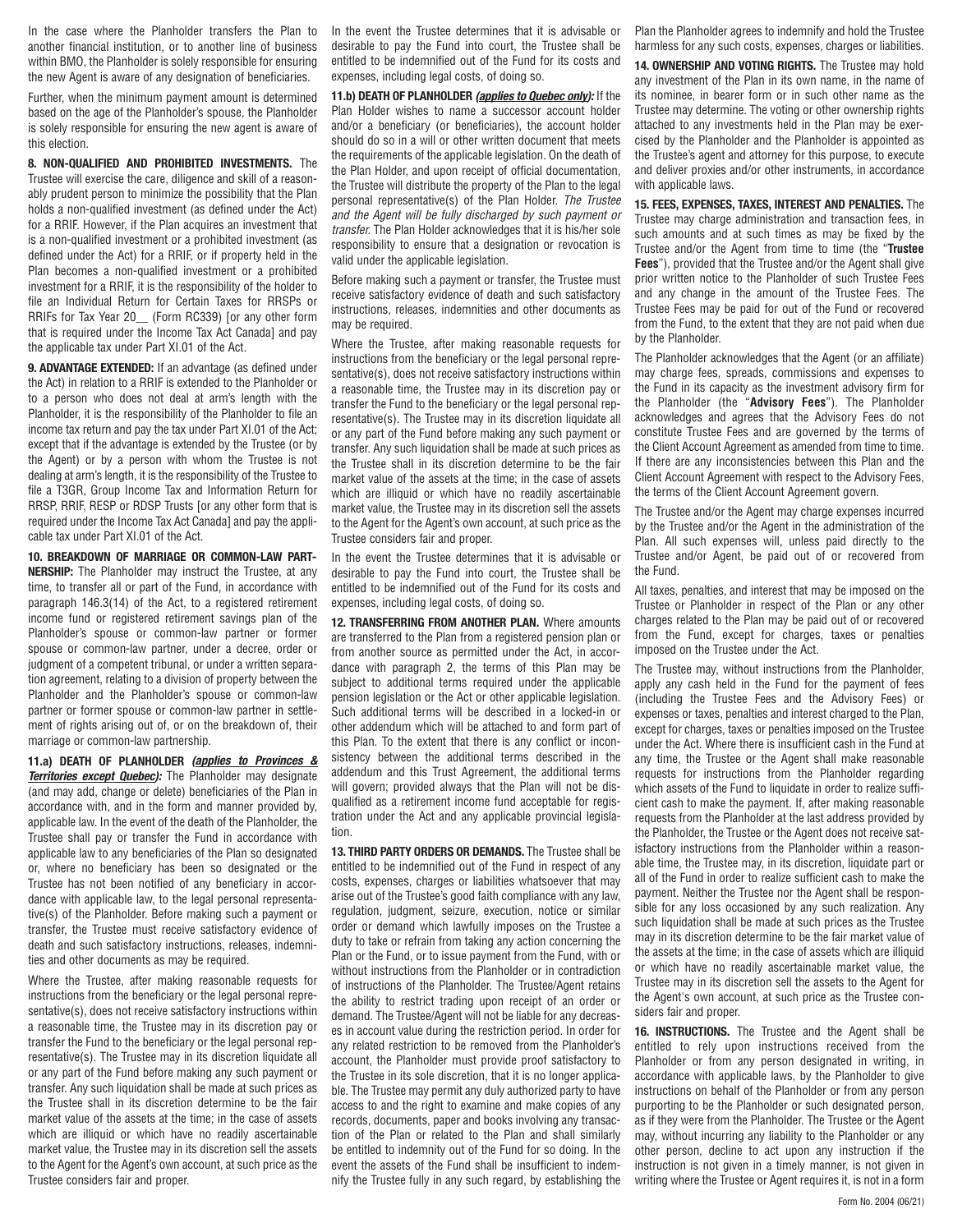or format which the Trustee or Agent requires, or in the opinion of the Trustee or Agent is not complete; or if either of them has any doubt that such instruction has been properly authorized or accurately transmitted.

**17. LIMITATION OF LIABILITY AND INDEMNITY.** Except for charges, taxes or penalties for which the Trustee is liable and that cannot be charged against or deducted from the Fund in accordance with the Act, if the Trustee or the Agent is liable for:

- (a) any tax, interest or penalty that may be imposed on the Trustee in respect of the Plan, or
- (b) any other charges levied or imposed by any governmental authority on or related to the Plan as a result of the purchase, sale or retention of any investment including, without limitation thereof, nonqualified investments within the meaning of the Act,

the Trustee or Agent shall be reimbursed or may pay any of these taxes, interest, penalties or charges out of the Fund.

The Trustee and the Agent will not be liable (including for greater certainty under any common law or equitable principles) for any cost incurred in the performance of their duties as set out herein or in the performance of their duties under the Act.

Unless caused by the Trustee's or the Agent's bad faith, willful misconduct or negligence, the Trustee and the Agent will not be liable for any loss or damage suffered or incurred by the Plan, the Planholder or any beneficiary under the Plan, caused by or resulting from:

- (a) Any loss or diminution of the Fund;
- (b) The purchase, sale or retention of any investment;
- (c) Payments out of the Plan that are made in accordance herewith; or
- (d) Acting or declining to act on any instructions given to the Trustee or Agent by the Planholder or an individual pur porting to be the Planholder.

For greater certainty, in no event shall either the Trustee or its Agent have any liability to the Planholder (or to the spouse or common-law partner of the Planholder, or any beneficiary or legal personal representative of the Planholder) for any special, indirect, reliance, incidental, punitive, consequential, economic or commercial loss or damage of any kind whatsoever (whether foreseeable or not), suffered or incurred by the Planholder or any beneficiary under the Arrangement (including without limitation, loss of profits or revenue, failure to realize expected savings or other economic losses and costs), howsoever arising, resulting or caused.

Except as otherwise prohibited by law, the Planholder, his/her legal personal representatives and each beneficiary of this Plan will at all times indemnify and save harmless the Trustee and its Agent in respect of any taxes, interest and penalties which may be imposed on the Trustee in respect of the Plan or any losses incurred by the Plan as a result of the acquisition, retention or transfer of any investment or as a result of payments or distributions out of the Plan made in accordance with these terms and conditions or as a result of the Trustee or its Agent acting or declining to act upon any instructions given to it by the Planholder and any costs or expenses of the Trustee and the Agent related thereto (including legal fees).

Except as otherwise prohibited by law, in the event the Planholder breaches this Trust Agreement, the Planholder, his/her legal personal representatives and each beneficiary of this Plan will indemnify and save harmless the Trustee and its Agent in respect of any loss, damage, or other expense (including legal fees) incurred by the Trustee or the Agent related to such breach.

In all cases where the Trustee or the Agent are entitled to be indemnified in accordance with the Tax Act, they shall be entitled to cause such indemnity to be paid from the Fund. If the Fund is insufficient to indemnify the Trustee and the Agent fully, the Planholder agrees to indemnify and hold the Trustee and the Agent harmless for any such costs, expenses, charges or liabilities.

**18. DOCUMENTATION.** Notwithstanding anything to the contrary herein, the Trustee may require such satisfactory instructions, releases, indemnities, tax clearance certificates, death certificates and other documents as the Trustee in its discretion deems appropriate.

**19. AMENDMENT.** The Trustee may from time to time in its discretion amend this Trust Agreement or the application form or any locked-in or other addenda which comprise the Plan by giving 30 days prior notice to the Planholder; provided however that any amendment shall not disqualify the Plan as a retirement income fund acceptable for registration under the Act and any applicable provincial legislation.

**20. REPLACEMENT OF TRUSTEE.** The Trustee may resign and be released and discharged from all further duties and liabilities upon 60 days' prior written notice given to the Agent (or such shorter notice as the Agent may accept). BMO Investments Inc. may terminate the Trustee as trustee of the Plan upon 60 days prior written notice given to the Trustee (or such shorter notice as the Trustee may accept). Upon the resignation or termination of the Trustee, the Agent shall appoint a successor trustee, provided that the successor trustee is acceptable under the Act. The Agent shall give the Planholder written notice of the successor trustee within 30 days of the appointment.

**21. NOTICE.** Any notice given by the Trustee to the Planholder regarding the Plan (including this Trust Agreement) shall be sufficiently given if it is delivered to the Planholder personally, or if it is mailed, postage prepaid, to the Planholder at the address set out in the attached application or the last address provided by the Planholder. If mailed, any such notice shall be deemed to have been delivered by the tenth business day following the day of mailing.

22. **BINDING.** The terms of this Trust Agreement shall be binding upon the beneficiaries, heirs, executors, administrators and assigns of the Planholder and upon the respective successors and assigns of the Trustee and/or the Agent.

**23. GOVERNING LAW.** This Trust Agreement shall be governed by and interpreted in accordance with the laws of the jurisdiction in Canada in which the branch of BMO Investments Inc. (or an affiliate) is located where the account is maintained. If any provision of legislation referred to in this Agreement is renumbered due to a change in law, then that reference is to be considered to be to the provision as renumbered.